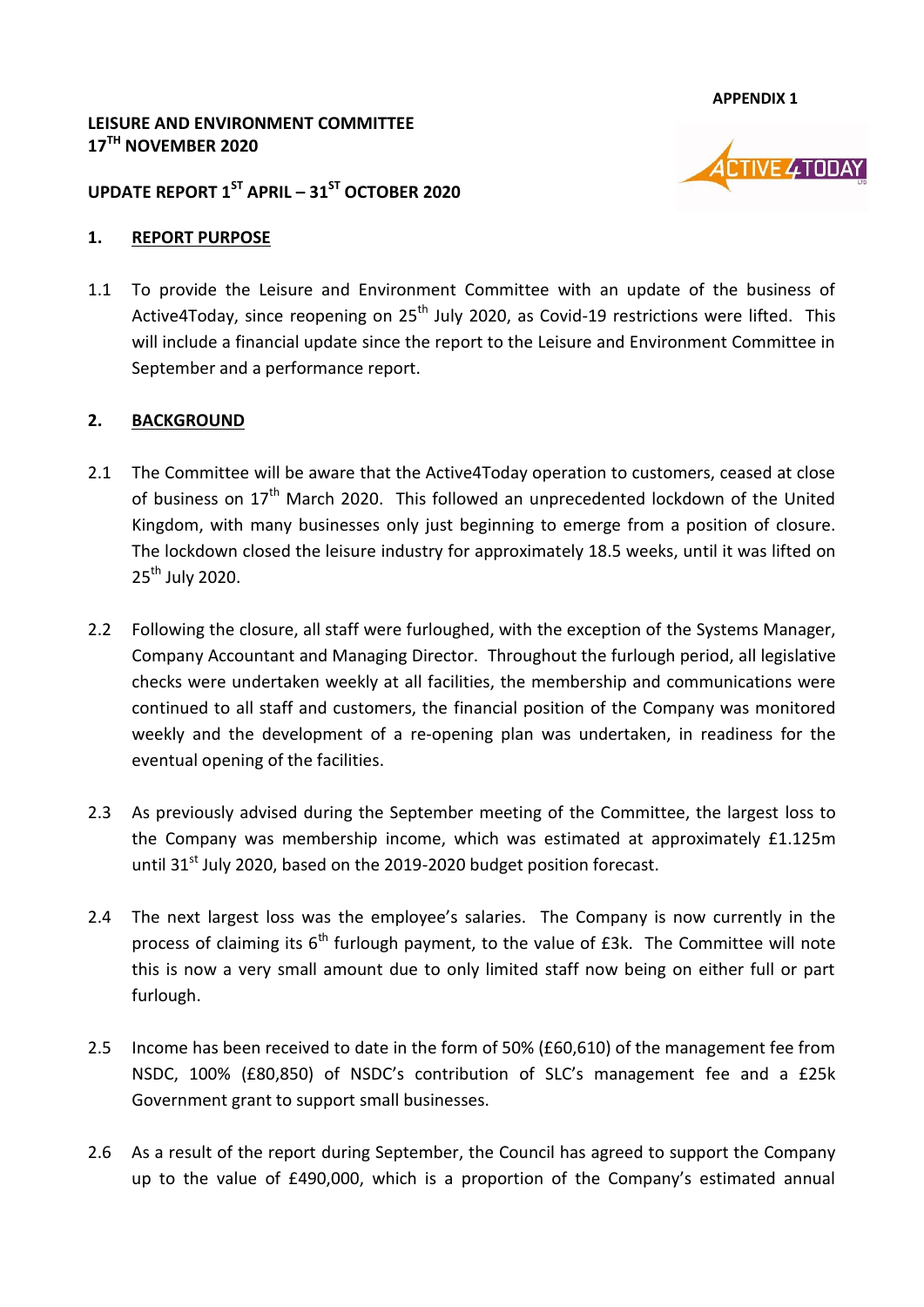losses, as a result of the Covid Pandemic. As part of this agreement, the Company was required to contribute £200,000 of its own reserves, to meet the expected in-year deficit.

- 2.7 Whilst this is a large proportion of the Company's reserves, it is a valid reason for its use and would leave the Company with approximately £200K in reserve, to support future repairs, developments, or other emergencies. It is hoped that when the business returns to a 'normal' operating environment, the Company can once again start to contribute back to the reserve fund and build this back up to a sustainable amount.
- 2.8 At the stage the Company requested the support from the Council, the finances were prepared, acknowledging that the environment which customers will return to, will have several new operating procedures in place e.g. reduced occupancy in classes, reduced activities available on the programme, increased staffing, increased cleaning costs etc.
- 2.9 In addition, the Committee is reminded that the forecasts were prepared providing the first month free of charge to all returning members of the direct debit scheme, as set out in the previous end of year report. This was agreed as part of the retention of members and assisted with not having to undertake a schedule amendment of 12,000 members, who may have claimed a 'part month' back, due to closing mid-month. The Company had predicted a net loss of 10%, against an industry prediction of approximately 40%, as this was the current membership base at the time of the report. At that stage no finance was collected from customers, with their first direct debit payments not being taken until  $1<sup>st</sup>$  September 2020. It was noted at the time that September and October would be crucial months for the Company.
- 2.10 In addition, as part of the process for re-opening, the Company developed new policies and procedures, risk assessments, codes of practise, rotas, activities and many other new operating processes, in a bid to try and reassure staff and customers that the business is operating in a Covid Secure environment. This involved discussion with Newark and Sherwood District Council, and Nottinghamshire County Council Local Outbreak team, Sport England, Active Notts and other local authorities across the county.

# **3. SITUATION UP TO 31ST OCTOBER 2020**

- 3.1 Since  $25<sup>th</sup>$  July the expected live membership base has reduced on the pre-opening forecasted, which was provided at the last meeting. Further information on the breakdown of memberships is presented later within the report, under the performance section. These reduced numbers have further impacted on the estimated annual losses in membership, which if the trend continues, will result in further losses of approximately £150K; this is based on the position as of  $31<sup>st</sup>$  October 2020. Forecasts have not taken account of the latest position, which will be referenced later in the report.
- 3.2 In addition to the potential financial loss of memberships, pay and play income is also lower than expected in comparison to where the Company expected it to be in July. This is due to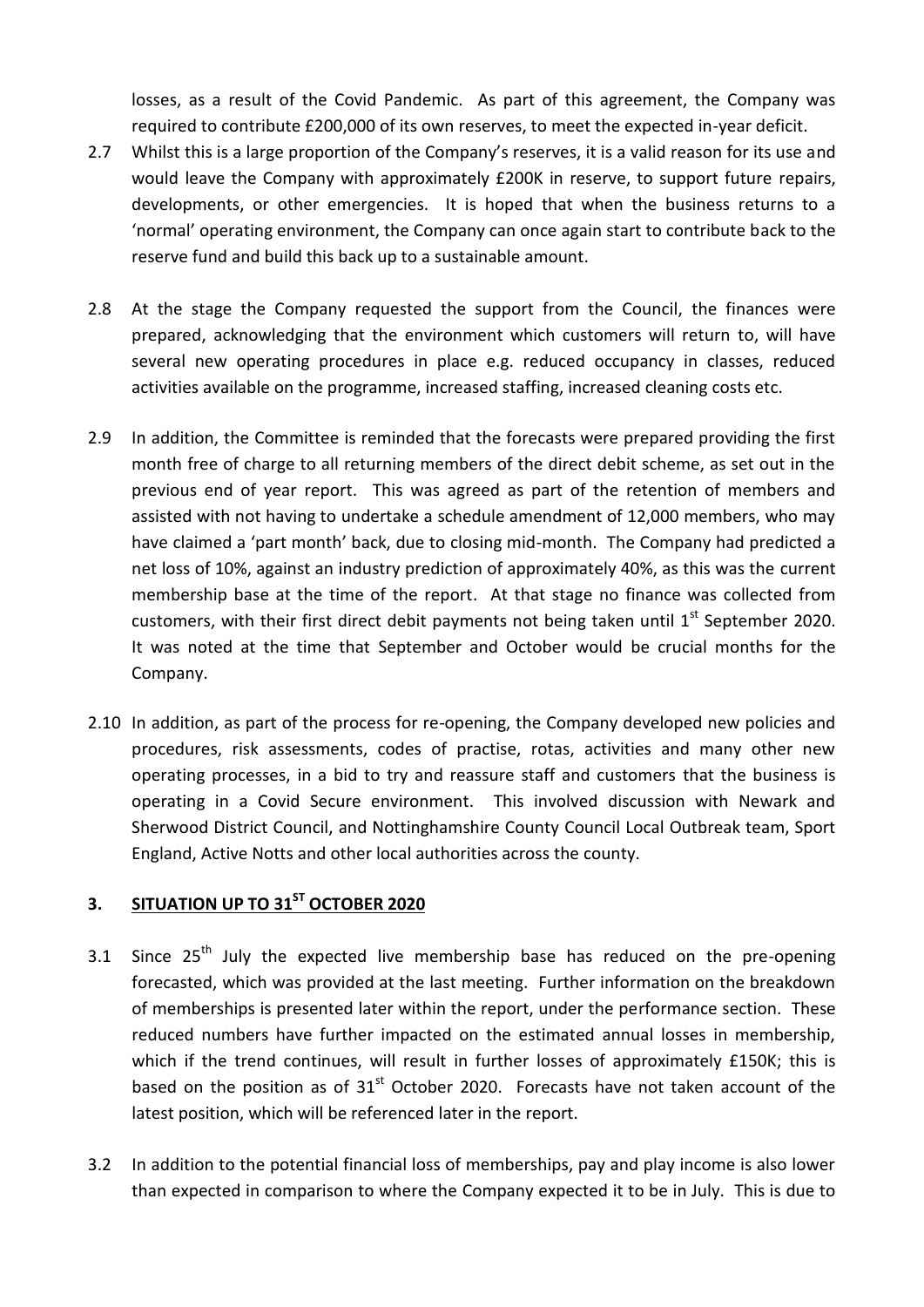the restrictions from sports governing bodies impacting on the block bookings. If trends continue, these losses may result in a further annual loss of £50k of this income stream. This reduction in pay and play is mainly from the pay and play fitness suite usage currently and the dryside usage from clubs and organisations who have not returned to operations as we expected. These were expected to return during November not only within the leisure centres, but also in the partner sites where several of the clubs bookings would have been located.

3.3 To support the losses in income, the Company has undertaken extensive remodelling of staffing. This has returned an estimated saving for the year of approximately £310K. This is a £147K increase from the Leisure and Environment Committee report presented in September, as the Company reacted to the reduction in memberships, by changing programmes, reducing activities and rebranding several sessions into structured classes which reduces the amount of staff required. Savings have been realised in reception, leisure attendant, operations management and fitness instructors and classes.

# **4.0 FINANCIAL HEADLINES UP TO 31ST OCTOBER 2020**

4.1 Set out in the table below, A4T has provided the current financial position of the Company, which is monitored by the Board, as part of its role in managing the operations of the Company. The table below shows the original, revised and profiled budgeted income and expenditure up to period 08, set against actual income and expenditure for the same period. However, as stated further in the report, this will now require revising again, as a result of the latest round of restrictions:

|                          | Original<br>2020-2021<br>budget:<br>income/exp | Full Year revised:<br>31.10.2020 | Variance to 2020-21:<br>original budget |
|--------------------------|------------------------------------------------|----------------------------------|-----------------------------------------|
| <b>Total income</b>      | 3,097,920.00                                   | 1,992,453.00                     | $-1,105,467.00$                         |
| Staff                    | 2,165,750.00                                   | 1,855,853.00                     | 309,897.00                              |
| Premises                 | 498,590.00                                     | 315,578.00                       | 183,012.00                              |
| Supplies and services    | 708.700.00                                     | 556,417.00                       | 152.283.00                              |
| <b>Total expenditure</b> | 3,373,040.00                                   | 2,727,848.00                     | 645,192.00                              |
|                          |                                                |                                  |                                         |
| Surplus/Deficit          | 275,120.00                                     | 735,395.00                       | $-460,275.00$                           |

4.2 Below are the highlights from the financial information, in a bid to provide some narrative for the Committee, including the variances from the original budget.

**Other Income** – this line represents the furlough payments received by the Company to date, with an estimation for the payments not yet claimed e.g. September and October. In addition, the grant of £25k from the Government is also contained within this line. This line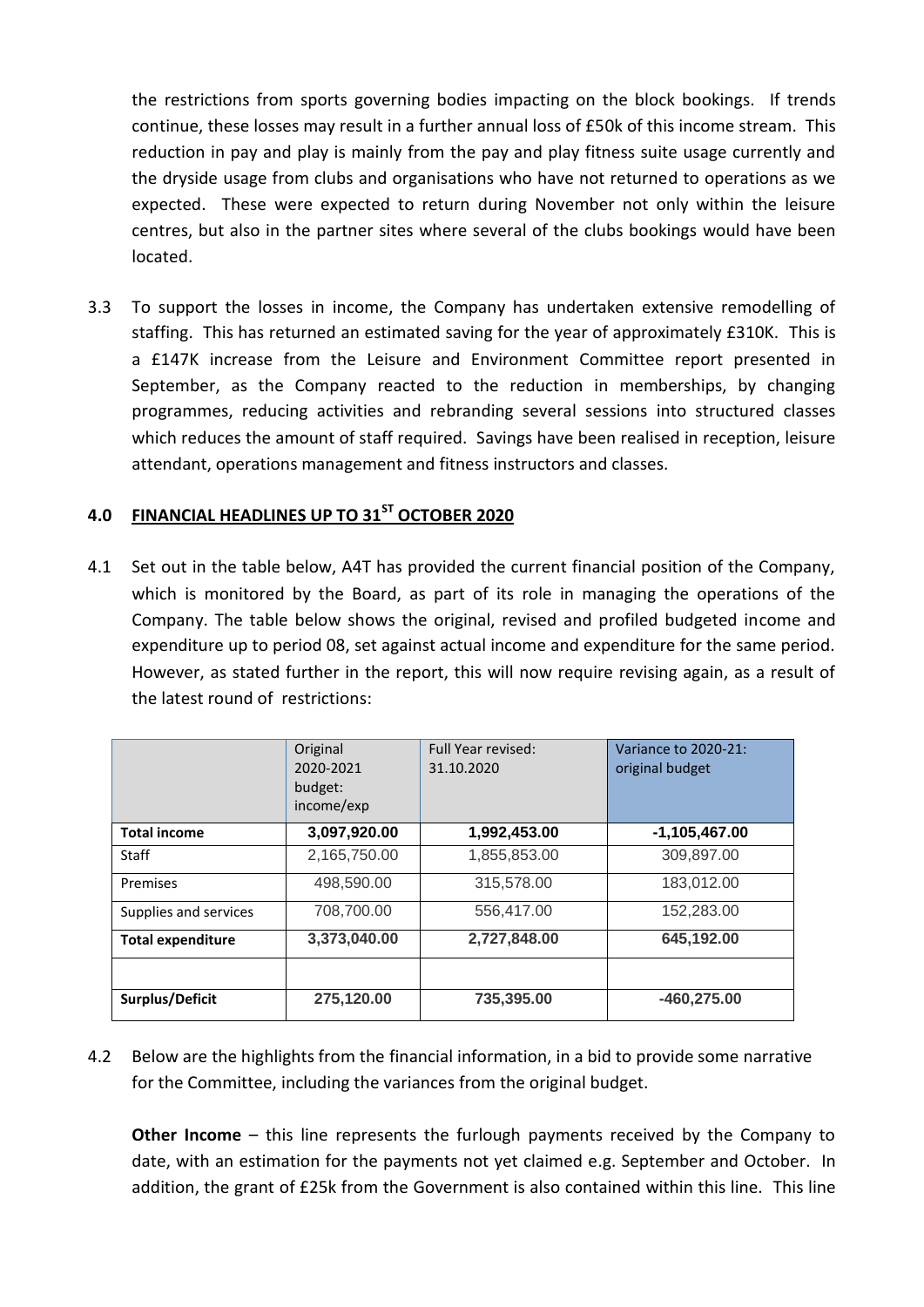of income also includes an estimated £55k, which is the amount the Company is expecting to receive from the furlough return to work scheme, in January 2021.

**Other Income (management fees)** – this section represents the income which has come into the Company from management fees associated with Southwell Leisure Centre Trust and Newark and Sherwood District Council. As set out above in 2.5, to date the Company has received an upfront payment from the Council of 50% of the expected management fee for 2020-2021, which totalled £60,610 and 100% of NSDC's contribution of SLC's management fee, which totalled £80,850.

**Total Income** – as the Committee will see, there is a shortfall in the total income expected for the year of over £1.1m. This is approximately a third of the expected income, which was originally forecast within the budget. This is due to losing 5 months' worth of income, as well as the after effects of a lower than expected starting point, due to the cancelled direct debit members, which began to come through in January, February and March 2020.

**Staffing** – as set out above in paragraph 3.3, there is an overall expected saving in this group of £310k. This is due to the reasons set out above and also the reduction in relief staffing, due to no holiday cover or sickness cover being required in quarter 1. This line does not take into account the income received from furlough, as this is represented in 'other income', as set out above.

**Premises** – this section of the budget has been reduced by £183k, over various budget lines e.g. repairs and maintenance and utilities. These reductions have been made due to the closure for quarter 1 and assumptions going forward regarding reduced repairs due to lower usage in the sites. This area of the budget may fluctuate as usage changes, however, the estimate made has provided a small margin of tolerance in a bid to meet small changes in demand.

**Supplies and Services** – this section of the budget has been reduced by £152k, over various budget lines e.g. contractual services, reduced equipment costs, reduced printing and stationary. Reductions in VAT have also been accounted for, which are intrinsically linked to the repairs and renewals e.g. if there is less spend on repairs and renewals, this translates to a reduction on the VAT associated with the works. Finally the support services has also been reduced, as a large proportion of the repairs and renewals work was facilitated by the Council's asset management business unit, which attracted an associated percentage cost. As less work is being undertaken on repairs and renewals, the support services costs should reflect a saving in asset management costs.

**Total Expenditure** – in totality, there has been a reduction in expenditure over all codes of £645k, to support the expected loss of income.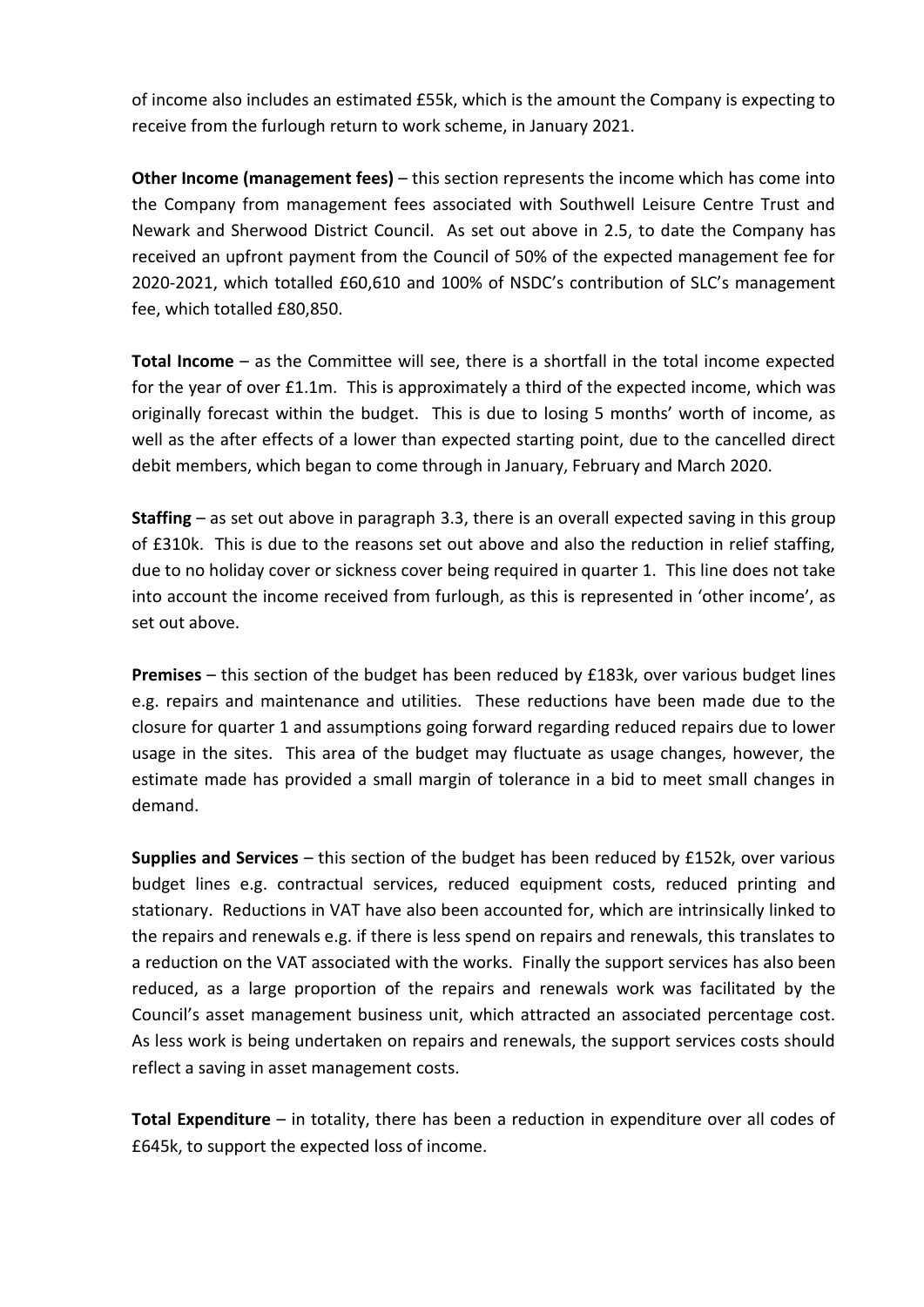**Transfer from Balances** – this line represents the expected shortfall between income and expenditure for the Company, for the financial year 2020-2021. This is currently being forecasted at £735k short for the year. Based on the shortfall above, the Company would pay £200K of this and £490K would be met by the Council. This currently leaves a shortfall of £45K, which the Company is currently working on reducing, through either further expenditure reductions, or increase income generation. This will be monitored closely over the coming weeks.

**Reserves** – currently the Company holds approximately £397K in reserve. The Company agrees to use £200K of its reserve to support the in-year expected shortfall, (with the Council providing £490K) it would leave the Company with an estimated £197K in reserve.

#### **5.0 USAGE PERFORMANCE**

- 5.1 The Committee will be aware, the performance for the Company is monitored against an agreed set of indicators. These indicators have been used for the past several months, which has allowed for comparative data to be available. Attached at appendix 2, is the indicators for the Company.
- 5.2 In addition to the quantitative data provided, more qualitative performance is provided at appendix 3, regarding the performance of the Company's Sports Development team. Whilst activities have taken place since July  $25<sup>th</sup>$ , when the facilities reopened, this has been a reduced offer, as only one member of the sports development team has been taken of furlough. This is due to the work streams of the individuals being varied and only one member of the team could undertake work which would support the operations of the business. Other team members deal predominantly with schools, clubs (not based within leisure centres) and vulnerable groups and many of these have not returned to 'normal' operations; this resulted in three members of the sports development team remaining on furlough.
- 5.3 As previously reported to the Committee, the membership base for both adults and children at all sites, had been on a decline since December 2019, with the main reduction in membership being experienced at NSFC. This was, as a result of a large national competitor opening a new branch of their fitness gym in Newark during November. However since December 2019, significant cancellations began to take place, as a result of the Covid-19 pandemic.
- 5.4 Whilst this relates to the 2019-2020 financial year, the starting base is then affected, moving into 2020-2021. For the last 3 months of 2019-2020, the membership base across the Company reduced by 713 memberships, with the original target being 8,946 and the actual membership achieving only 8,233.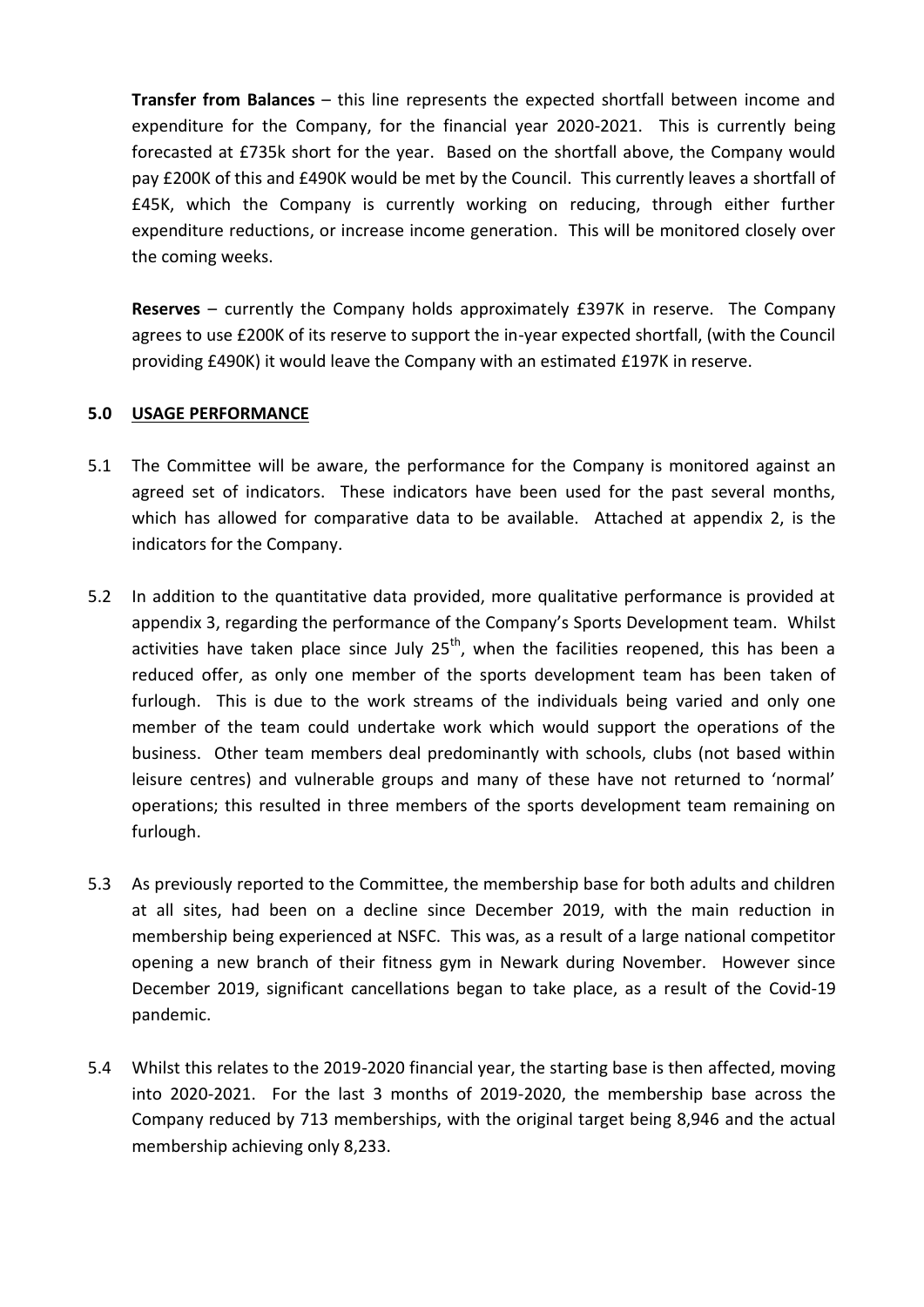| 5.5 The data in the table below details the performance from March 2020 in comparison to |  |  |  |  |  |  |
|------------------------------------------------------------------------------------------|--|--|--|--|--|--|
| target and March 2019.                                                                   |  |  |  |  |  |  |

| <b>Site</b>   | <b>Type</b> | <b>Actual</b><br>at | <b>Target</b> | <b>Variation</b> | Comparison | <b>Variation</b> |
|---------------|-------------|---------------------|---------------|------------------|------------|------------------|
|               |             | <b>March 2020</b>   |               | between actual   | to March   | to previous      |
|               |             |                     |               | & target         | 2019       | year             |
| <b>BLC</b>    | Adult       | 808                 | 816           | $-8$             | 830        | $-22$            |
| <b>DLC</b>    | Adult       | 908                 | 900           | $+8$             | 933        | $-25$            |
| <b>NSFC</b>   | Adult       | 4,257               | 4,720         | $-463$           | 4,693      | $-436$           |
| <b>BLC</b>    | Child       | 26                  | 0             | $+26$            | 29         | $-3$             |
| <b>DLC</b>    | Child       | 256                 | 300           | $-44$            | 302        | $-46$            |
| <b>NSFC</b>   | Child       | 1,978               | 2,210         | $-232$           | 2,180      | $-202$           |
| <b>Totals</b> |             | 8,233               | 8,946         | $-713$           | 8,967      | $-734$           |

- 5.6 Even though the centres closed during mid-March, the direct debit had been collected and so figures remain comparable regarding paying members. Members will note, all areas had felt the significant effects of Covid-19 culminating in a 713 loss in year and a 734 loss of membership compared to the same period in 2019.
- 5.7 As a result of the above, A4T staff focused on contacting as many cancelled members before the closure on  $18<sup>th</sup>$  March and through that communication, customers were reassured that a free 'freeze' on the membership was the preferred option and no further payments would be taken until one month after reopening. Although the majority of staff were furloughed during the closure period, staff in the Memberships and Finance dealt with customer enquiries, with some successes in reinstating direct debits.
- 5.8 During July, as notice was given that the leisure centres would be opening, numbers began to reduce once again; this was surprising as at this stage no finance was being taken from members, so there was no need for customers to cancel. However, despite the efforts of the Company, many members continued to cancel their memberships, either with the Company or direct with the bank. The targets in the table were estimates provided as part of the reopening process and not those originally linked into the budget setting process. This is as a result of the large period of closure and the original targets now being unrealistic.

| <b>Site</b>   | <b>Type</b> | <b>Actual</b><br>at | <b>Target</b> | Variation      | Comparison   | <b>Variation</b> |
|---------------|-------------|---------------------|---------------|----------------|--------------|------------------|
|               |             | <b>July 2020</b>    |               | between actual | to July 2019 | to previous      |
|               |             |                     |               | & target       |              | year             |
| <b>BLC</b>    | Adult       | 667                 | 706           | $-39$          | 837          | $-170$           |
| <b>DLC</b>    | Adult       | 712<br>745          |               | $+33$          | 934          | $-189$           |
| <b>NSFC</b>   | Adult       | 3,502               | 3,792         | $-290$         | 4,775        | $-1,273$         |
| <b>BLC</b>    | Child       | 16                  | $\mathbf{0}$  | $+16$          | 31           | $-15$            |
| <b>DLC</b>    | Child       | 224                 | 216           | $+8$           | 280          | $-56$            |
| <b>NSFC</b>   | Child       | 1,749               | 1,729         | $+20$          | 2,189        | $-440$           |
| <b>Totals</b> |             | 6,903               | 7,155         | $-252$         | 9,046        | $-2,143$         |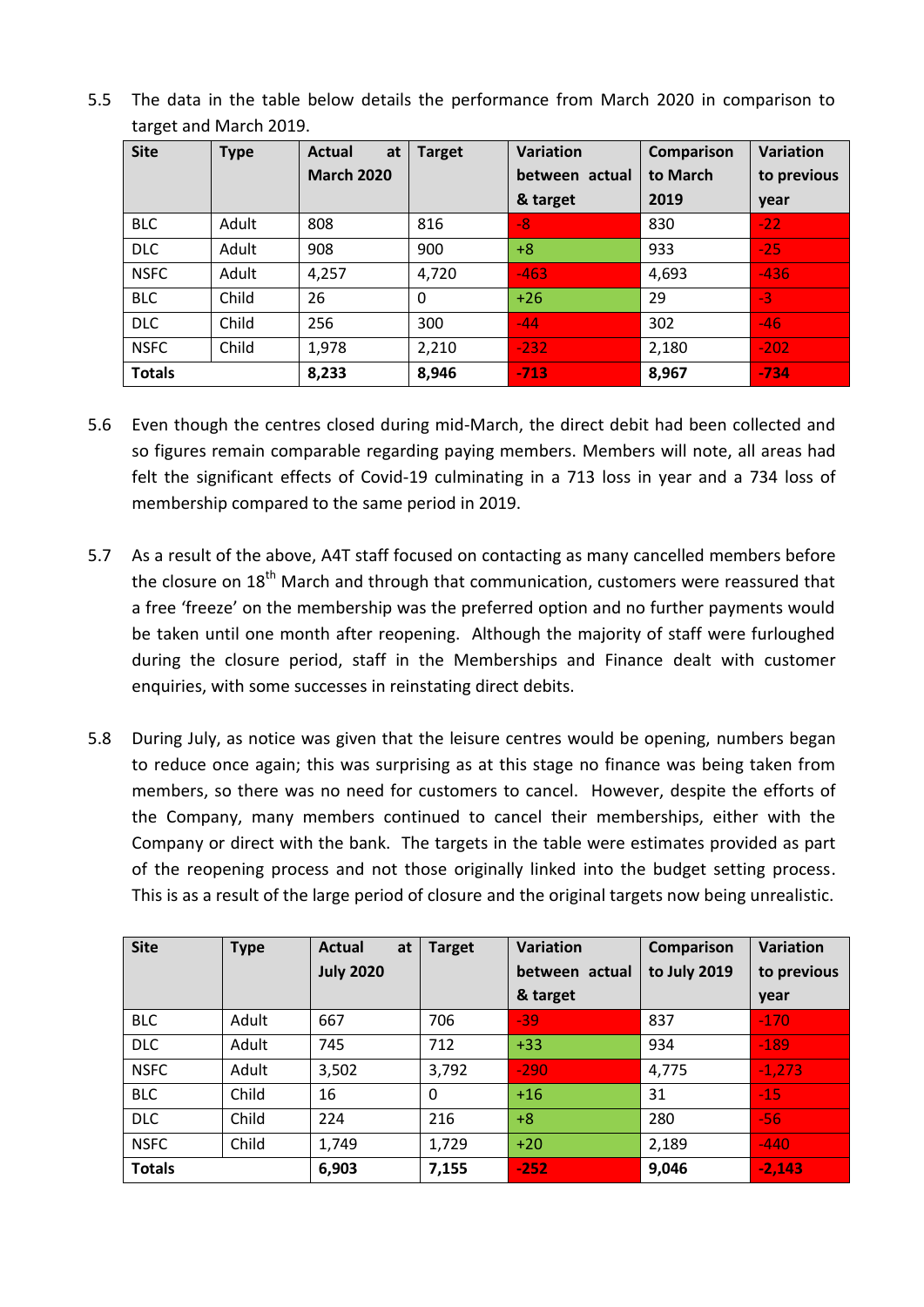- 5.9 Following reopening of the centres on  $25<sup>th</sup>$  July, a number of communications were sent out to the public on social media and to home addresses to confirm that the first direct debit payment would be taken on  $1^{st}$  September. This is a requirement of BACS legislation, which govern the direct debit operations. This, in turn, generated another spell of cancellations which impacted on the first collection in September.
- 5.10 The table below demonstrates the current performance of memberships, between actual and targeted memberships in October and this has then been compared to the same period in October 2019. The targets were increased slightly for September onwards as it was forecasted that more customers would return and new sales would begin to take place.

| <b>Site</b>   | <b>Type</b> | <b>Actual at</b> | <b>Target</b> | <b>Variation</b> | <b>Comparison to</b> | <b>Variation to</b> |
|---------------|-------------|------------------|---------------|------------------|----------------------|---------------------|
|               |             | <b>October</b>   |               | between actual   | October 2019         | previous            |
|               |             | 2020             |               | & target         |                      | year                |
| <b>BLC</b>    | Adult       | 596              | 762           | $-166$           | 807                  | $-211$              |
| <b>DLC</b>    | Adult       | 630              | 781           | $-151$           | 932                  | $-302$              |
| <b>NSFC</b>   | Adult       | 3,070            | 3,913         | $-843$           | 4,726                | $-1,656$            |
| <b>BLC</b>    | Child       | 12               | $\Omega$      | $+12$            | 29                   | $-17$               |
| <b>DLC</b>    | Child       | 189              | 218           | $-29$            | 266                  | $-77$               |
| <b>NSFC</b>   | Child       | 1,523            | 1,916         | $-393$           | 2,130                | $-607$              |
| <b>Totals</b> |             | 6,020            | 7,590         | $-1,570$         | 8,890                | $-2,870$            |

- 5.11 This current level of adult membership at BLC and DLC has not been experienced since before the recording of the membership data began in March 2014; since this date, both sites had maintained a steady membership base between approximately 800 to 1100 members in the last 6 years.
- 5.12 The current level of adult membership of 3,070 at NSFC was last experienced in May 2016 (3,063), a month after the new leisure centre opened and members moved from the Grove Leisure Centre. The centre then steadily rose to a peak of 4,775 adult members in July 2019. This reduction is extremely disappointing after the hard work of the staff over the last 4 years since the centre opened. However, that said, these are unprecedented times and figures like this are being experienced in many business across the country e.g. cinemas, pubs and restaurants, retail and many other businesses have still not opened for business yet, including many museums, theatres and music venues. In addition, the leisure industry as a whole is reporting losses in the region of 40 - 60%.
- 5.13 Based on the figures above, the memberships are down against target for October by approximately 21%, which equates to a loss of 1,570 members. In comparison to 2019, this figure is down by approximately 33%, with a loss of 2,870 members. Whilst these are significant figures, this still represents a good level of memberships across the Company and is a substantially lower as a percentage loss, than several other operators within the industry.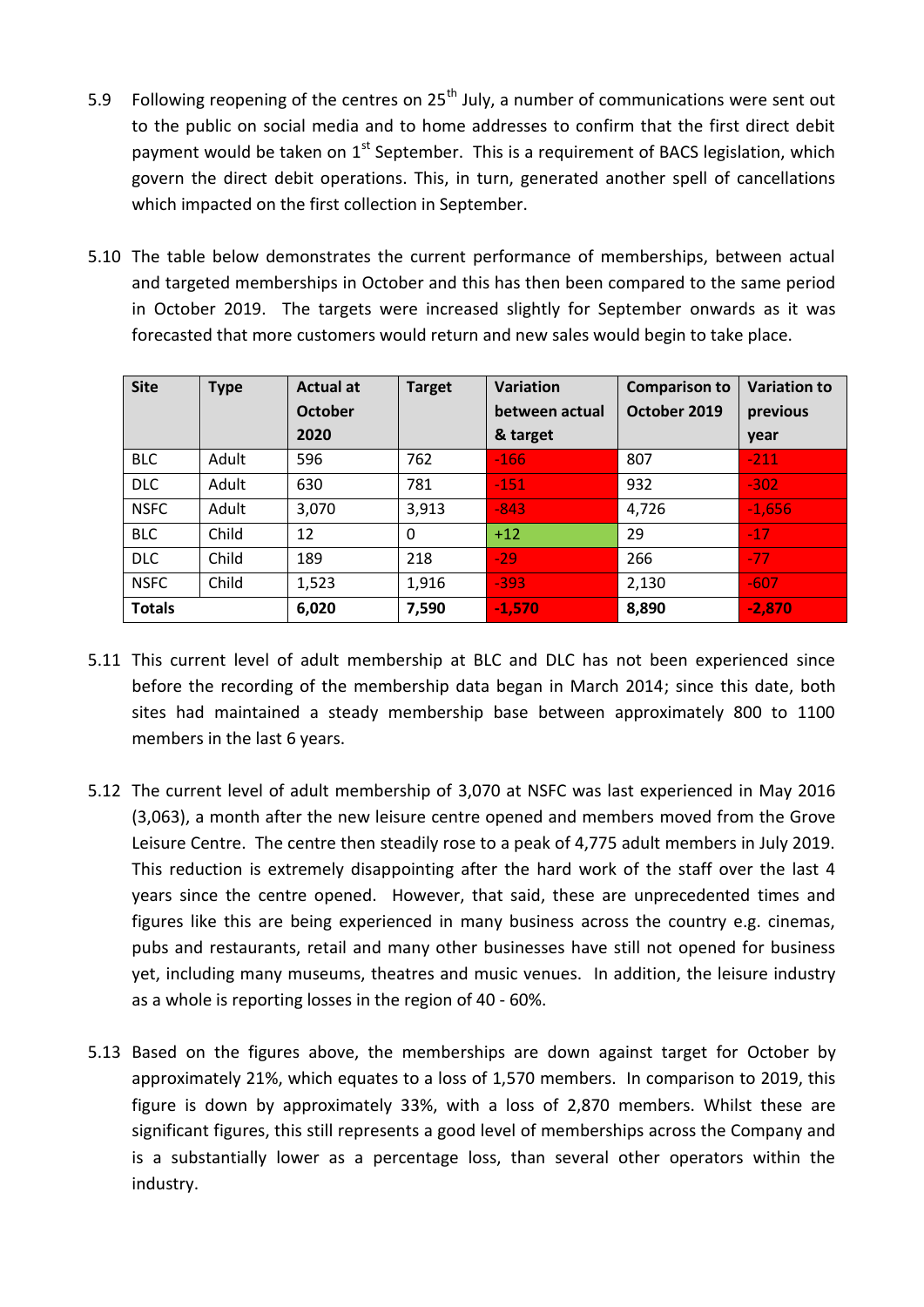- 5.14 The comparison of the BLC adult membership base to October 2019 has reduced by 211, and did not achieve the revised target of 762 members (-166).
- 5.15 The current number of adult members at DLC is much lower than the same period in 2019 and as BLC, DLC did not achieve the revised target of 781 (-151).
- 5.16 Despite this significant reduction of memberships, work has continued within the Company to maximise the membership sales for retention and new members. A promotional plan has been developed during the closure period and the specific campaigns and marketing is being delivered to a variety of locations across the district.
- 5.17 Whilst the performance detailed above for October presents a disappointing position against target and previous performance, there has been some slight growth in memberships from September to October, totalling +98 across all membership types and sites, which is encouraging.
- 5.18 Due to the new operational procedures put in place to ensure the buildings are Covid secure, the capacity of children's course places has been substantially reduced for children who were accessing multiple sessions. Children are now limited to a maximum of two sessions per week, one wet and one dry. This has, in turn though, reduce staffing costs considerably, whilst allowing children to still be active in a safe and enjoyable activity following National Governing Body guidelines.
- 5.19 Work is currently taking place to assess the net position of costs against income, with regards to the saving of staffing against the loss of income. Currently this approach offers a very good option for parents and the Company, as there is presently no latent demand for any children's activity at any site. This is a position that the Company has never experienced previously and is once again a reflection of the environment we are currently operating in.
- 5.20 As expected the number of user visits across all sites has experienced a large decrease since reopening. This, in part, can be demonstrated from the decline in membership as described above, however it can also be explained by the delay in guidance issued from National Governing Bodies, which has meant that club bookings were delayed in returning. The regular bookings using all sites, including partner sites, accounted for vast levels of usage, as well as income. In addition to the reduction in club usage, usage figures have also been impacted on through reduced capacity of the buildings, classes and children's courses.
- 5.21 Up to and including October 2019 (from  $1<sup>st</sup>$  April 2019), user visits across sites reached 525,750 however in comparison to the same period in 2020, as expected, the number of users was significantly less, achieving 137,487, a reduction of 388,263.
- 5.22 The return of over 60's age group to the buildings has been lower than expected, which corresponds with the reduction in Activo 60 memberships. The reasons for this anecdotally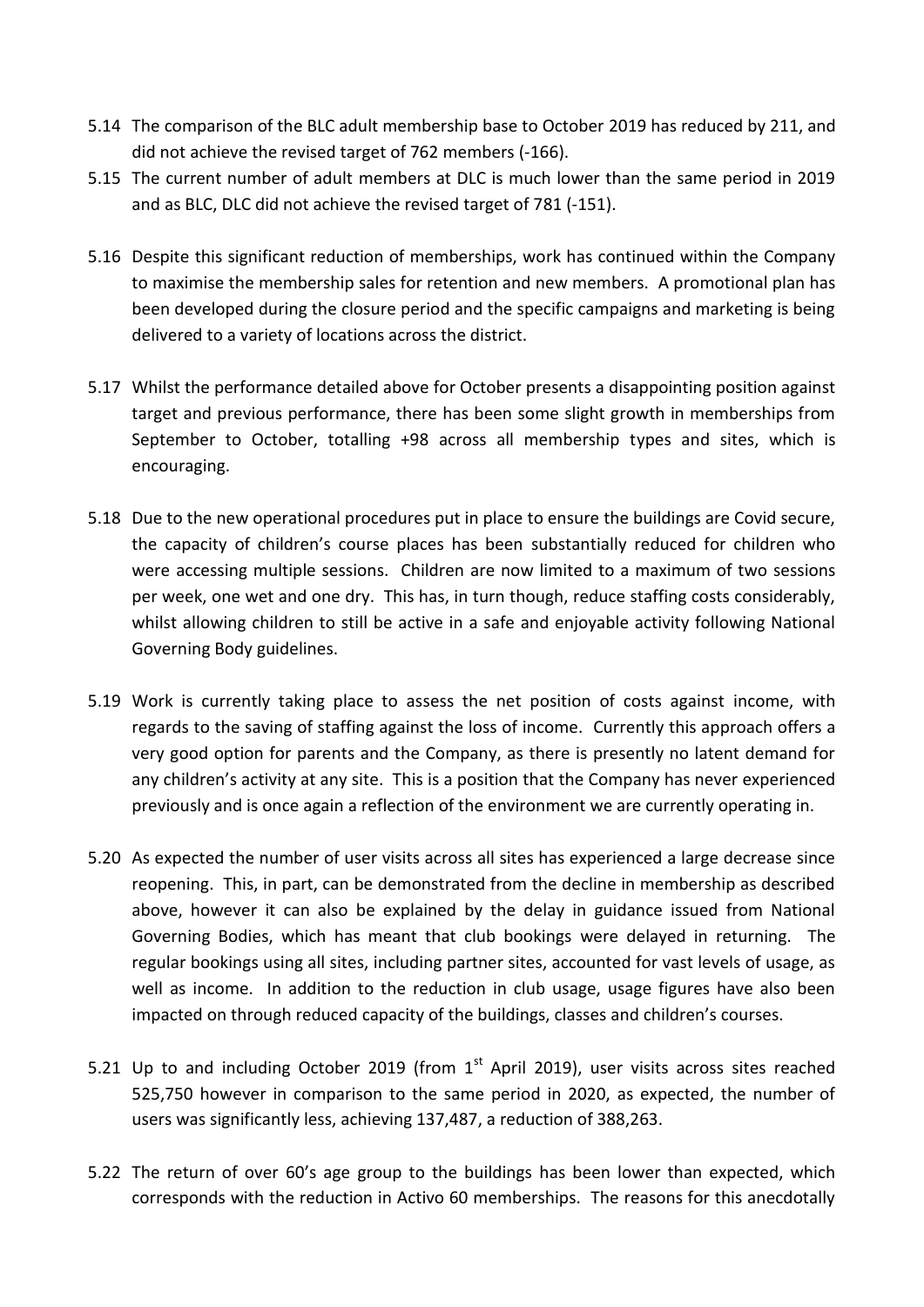is due to the potential medical conditions which users in this age group may experience. In addition, the added risk, which may occur in entering a building with multiple persons in the same facility. This is despite the reassurances from our staff and press releases highlighting our changes in operations to ensure the centres are Covid secure. The user visits for the period in this age group for July, August, September and October 2020 was 12,301 compared to 50,550 for the same period in 2019.

- 5.23 The return of children to the centres has been significantly reduced. The number of under 16's user visits in July, August, September and October was 40,114, picking up a little once the schools returned in September, compared to 171,438 for the same period in 2019.
- 5.24 Due to the nature of the close contact and the medical conditions of customers that have been referred from GP's and health professionals, the Company did not accept any new referrals before 7<sup>th</sup> September. This restarted with customers being contacted to arrange their first visit and sign up to the subsidised membership. There were 13 referrals received during the period; with reassurances from staff, there were 3 individuals that signed up to the membership scheme.

## **6.0 CURRENT UPDATE FROM 1ST NOVEMBER 2020**

- 6.1 As the Committee will be aware, greater restrictions were announced by the UK Government on Saturday  $31<sup>st</sup>$  October, which would come into place at midnight on Wednesday 4<sup>th</sup> November 2020.
- 6.2 Unfortunately, these restrictions once again affected the functions of Active4Today Ltd and meant that at 21:00 on  $4<sup>th</sup>$  November, the operations of the Company ceased until further notice. As a result of the latest restrictions, with the exception of 5 staff, all other members of staff have been furloughed. The staff who are remaining will be dealing with:
	- Communication and support for staff
	- Direct debit member enquiries
	- Legislative checks
	- Development of plans for reopening
	- Essential maintenance
	- Finance, payroll and budget forecasts
	- Communication to the customers
	- XN software improvements, ready for reopening
	- Communication and liaison with the Council
	- Continued support for the Dukeries capital project
	- Support to Southwell LCT
	- Support for County Swimming (School Swimming)
- 6.3 The Committee will note that one area set out above which is still be supported is County Swimming. This is the continuation of the school swimming programme, which has been allowed to continue as part of the restrictions. Through negotiation with the swimming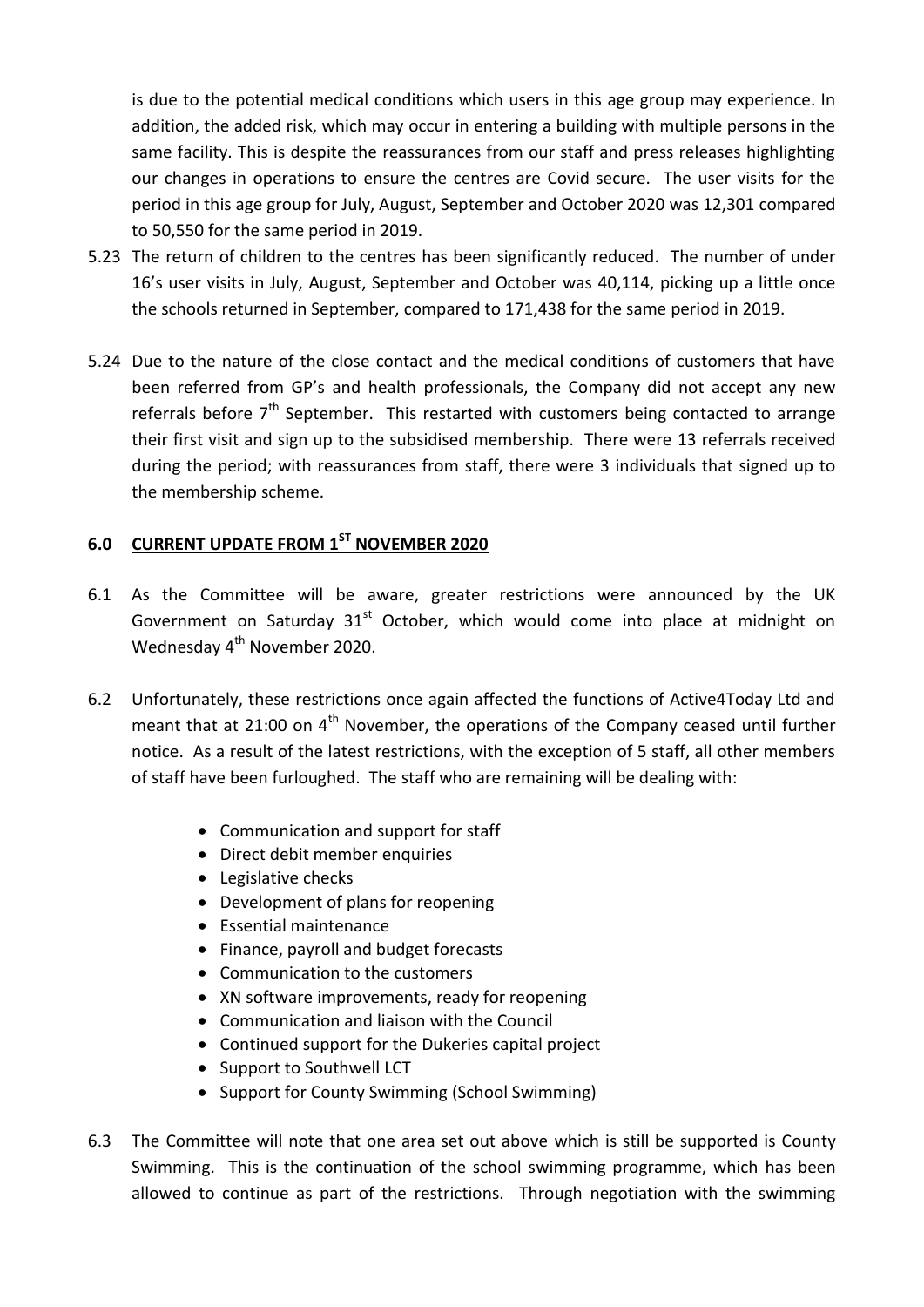programme coordinator, arrangements have been made and they will continue to use Newark Sports and Fitness Centre.

- 6.4 On a positive note, the development of the new swimming pool at Dukeries continues to move ahead and is currently not affected by the current restrictions. Work to the new car park (which formed part of the planning conditions) has nearly been completed, meaning work on the swimming pool could commence. During the last two weeks, foundations have now been dug and the steel framework is expected on site within the next two weeks; this will provide a significant physical change to the facility and begin to showcase the development of the new pool.
- 6.5 Planning has now commenced regarding the programme for the new facility and how this can ensure it reflects the needs of the community. This will be informed through discussion with partners to understand the various groups which exist. Children and families will be a large focus for the programme with an aim to; get more people, more active, more often.

#### **7.0 BUDGET IMPLICATIONS**

- 7.1 There are significant budget implications within this report which are highlighted in the body of the report and the attached. This will be reported regularly to the Senior Leadership team of the Council, in order they are fully appraised of the most recent financial position of the Company.
- 7.2 In summary, the Company now faces a further period of closure, which although the majority of the expenditure can be reduced and where possible claimed back e.g. furlough, the Company's income will once again be affected meaning the figures which were provided to the Leisure and Environment Committee in September, will require a further revision to understand the expected deficit and see if further support from the Council, needs to be requested.
- 7.3 Currently, as set out in 4.2 'Transfer from Balances' the deficit for the 2020-2021 financial year is forecast at £735K. This is currently being met from £200K of A4T reserves, supported by £490K from the Council. It is expected, further financial support will be required, however at this early stage, this is not known. Without this financial support from the Council, the provision of leisure centre services by the Company will not be sustainable.

#### **8.0 BUSINESS PLAN 2021-2022**

8.1 Members will be aware that traditionally at this stage in the year, the Company would bring forward its proposals for the following year's business plan. With the current year being exposed to an initial 18.5 weeks closure, followed by slower than expected take up when the centres reopened, this usual process for business planning has not been able to take place.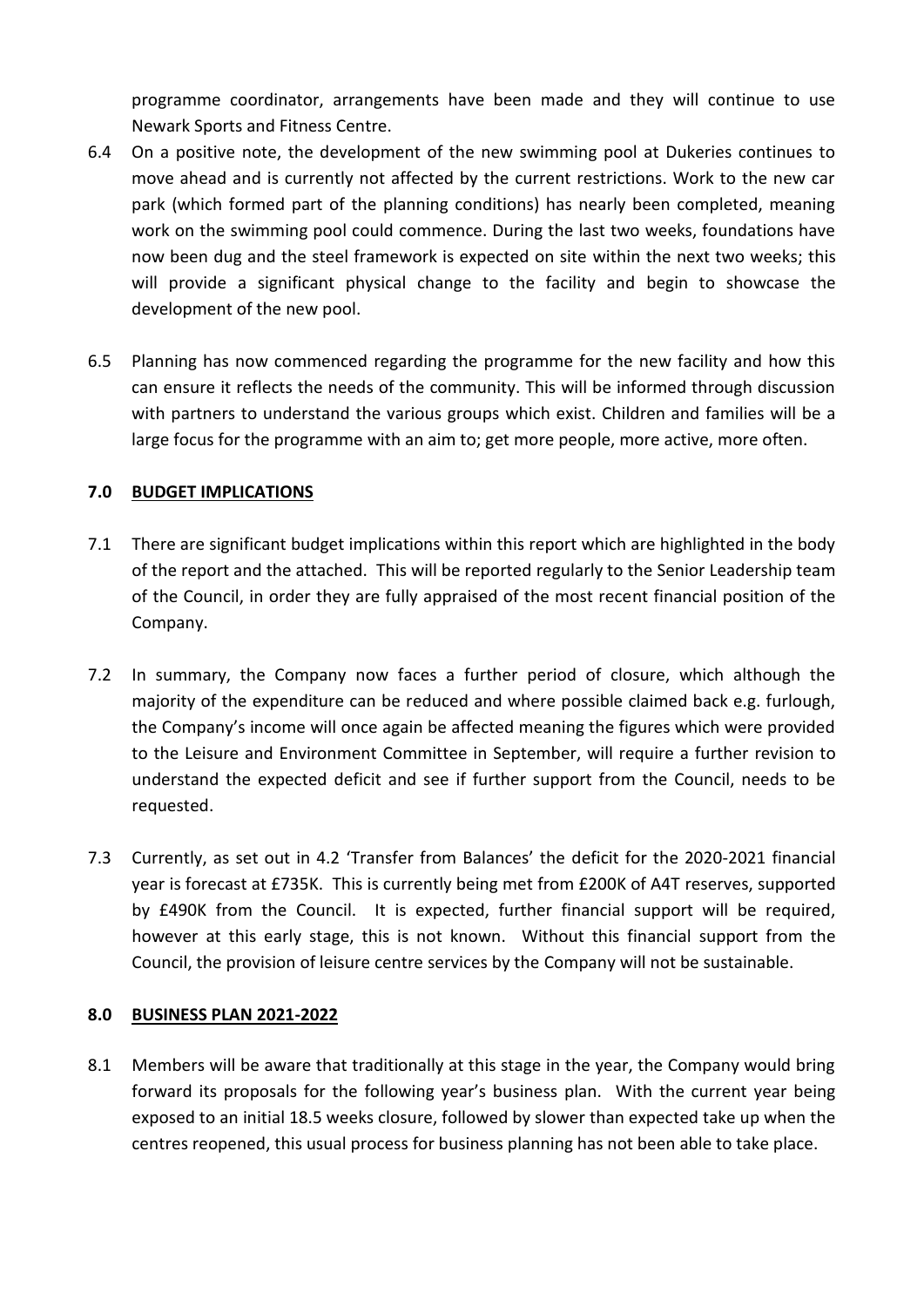- 8.2 The Company has now gone into a further period of closure, which once again does not provide any certainty with regards to when the business will once again commence operations and also, the size of the operation once it does reopen. In view of this, the Company is proposing at this stage to provide themes which it would like to focus on, with more detailed actions being firmed up with members and officers, as greater certainty is known.
- 8.3 As a result, the Company is proposing the following themes, based on the current environment and the areas known at this stage. Members will note that the emphasis will change for next year with a clear focus of trying to increase memberships once again, to support the sustainability of the Company. This will be through increased advertising and target marketing, using a variety of different methods, depending on the audience and the market which the Company is focusing on.
- 8.4 Much of this will also be determined on the 'fall out' from the current situation and the operations of the business when the centres reopen once again.

|            | <b>AIMS</b>                                                                                                                                                                                                                | <b>ACTION</b>                                                                                                                                                                                                                                                                                                                                                                                     |
|------------|----------------------------------------------------------------------------------------------------------------------------------------------------------------------------------------------------------------------------|---------------------------------------------------------------------------------------------------------------------------------------------------------------------------------------------------------------------------------------------------------------------------------------------------------------------------------------------------------------------------------------------------|
| 1.         | <b>Healthy and active lifestyles</b>                                                                                                                                                                                       |                                                                                                                                                                                                                                                                                                                                                                                                   |
| $1.1\,$    | Childhood obesity - develop and provide<br>opportunities for young people                                                                                                                                                  | a) Co-ordinate a series of free sessions for school children,<br>especially focused around the new swimming pool in Ollerton                                                                                                                                                                                                                                                                      |
| 1.2        | Inactive people - develop and provide<br>opportunities for inactive people                                                                                                                                                 | Development of water based and swimming activities for all ages<br>a)<br>at Dukeries Leisure Centre<br>b) Introduce a series of taster activities, with specialist instructors<br>at sites                                                                                                                                                                                                        |
| 1.3        | NSEC 6-8 - develop and provide opportunities<br>for people living in high NSEC 6-8                                                                                                                                         | Introduce 7 day adult passes through a partnership with DWP<br>a)<br>b) Offer 20 bursaries for persons living in the target areas at both<br>DLC and NSFC, to receive a free membership for 12 months                                                                                                                                                                                             |
| 1.4        | Development of the VISPA Academy to provide<br>volunteering opportunities for young people                                                                                                                                 | Re-commence with work in the schools to develop volunteering<br>a)<br>opportunities for children aged 14 and over                                                                                                                                                                                                                                                                                 |
| 1.5        | Recognising the mental health issues which<br>may have resulted due to the current situation                                                                                                                               | a) Working directly with CAHMS and mental health professionals to<br>increase physical activity levels and improve health and<br>wellbeing                                                                                                                                                                                                                                                        |
| 2.         | <b>Accessible facilities</b>                                                                                                                                                                                               |                                                                                                                                                                                                                                                                                                                                                                                                   |
| 2.1<br>2.2 | Ensure the programme of community use of<br>the Dukeries Leisure Centre, specifically<br>focused on the development of the new<br>swimming pool during 2020 is fully inclusive<br>Improve community access through partner | Develop a programme which reflects the demographic of the<br>a)<br>community and provides specific sessions for persons with<br>disabilities through the use of the new 'Pool pod' at the facility<br>Provision of staff training to broaden the opportunities available<br>b)<br>Develop a business case to operate the Samworth Academy in<br>a)                                                |
|            | facilities and put in place SLAs with each<br>partner site.                                                                                                                                                                | Nottingham and The Suthers School, the new school in Newark                                                                                                                                                                                                                                                                                                                                       |
| 2.3        | Improve the range of technology utilised to<br>enhance the customer experience                                                                                                                                             | a) Develop self service functions for accessing bookings and<br>account management, customer engagement and fitness<br>tracking<br>b) Pilot a new meet and greet service at Dukeries when the new<br>swimming pool is in place; removing the traditional 'reception'<br>role<br>Introduce a range of 'cashless' entry options for customers<br>Develop a 'cashless' offer for the leisure centres |
| 3.         | <b>Financial viability</b>                                                                                                                                                                                                 |                                                                                                                                                                                                                                                                                                                                                                                                   |
| 3.1        | Development of the Dukeries swimming pool<br>and existing facilities                                                                                                                                                       | Develop a pre-sales campaign for the launch of the new<br>a)<br>swimming pool, which will increase membership                                                                                                                                                                                                                                                                                     |